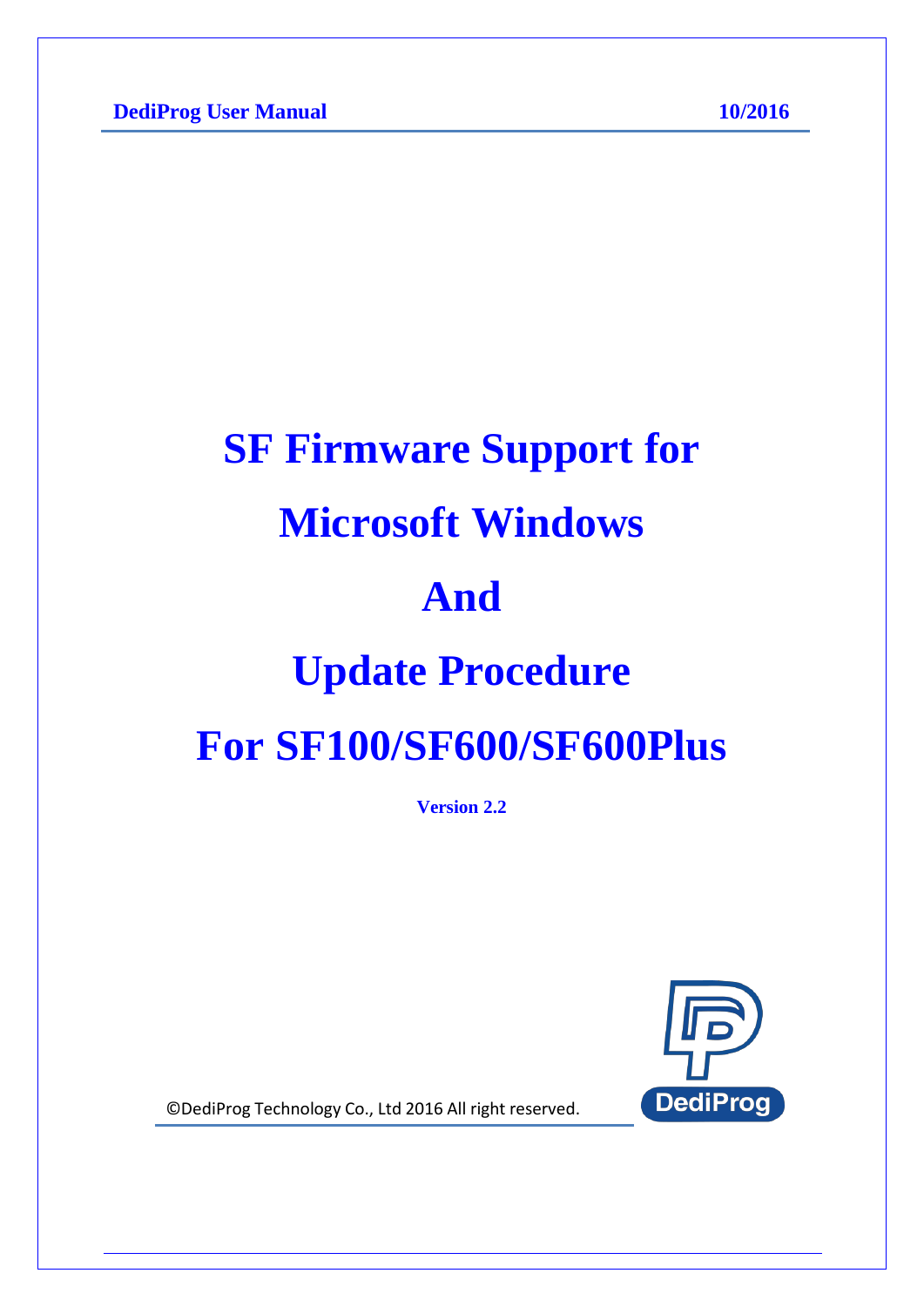

## **I. Firmware Support for Microsoft Windows**

Please check the Windows OS version and refer to the following table before you upgrading to new firmware and software for SF100/SF600/SF600*Plus*.

If you are using Windows 8.1/Windows 10, please make sure the programmer firmware and SF software are the latest version. For older Windows OS version, there's no need to upgrade the programmer FW to the latest version.

User can download the latest version on DediProg website. **[www.dediprog.com/download](http://www.dediprog.com/download)**

| <b>Windows OS</b>     | <b>Current Firmware Version</b> | <b>Upgrade Firmware</b>              | <b>Upgrade Software</b> |
|-----------------------|---------------------------------|--------------------------------------|-------------------------|
|                       | 6.x.xx                          | 6.5.03                               | SF 6.0.5.13             |
| Win8.1/Win10          | 5.x.xx                          | 5.5.03                               | SF 6.0.5.13             |
|                       | $1.x.x$ to $4.x.x$              | <b>Please contact DediProg sales</b> |                         |
| <b>Before Win 8.1</b> | 5.x.xx                          | Earlier than 5.2.0                   | SF 6.0.5.13             |
|                       | $1.x.x$ to $4.x.x$              | There are no restriction             |                         |

**SF100**

\* The first number of the firmware version represents your hardware version. Find the compatible version for your device accordingly.

#### **SF600 / SF600***Plus*

| <b>Windows OS</b>     | <b>Current Firmware Version</b> | <b>Upgrade Firmware</b>                          | <b>Upgrade Software</b>     |
|-----------------------|---------------------------------|--------------------------------------------------|-----------------------------|
|                       | 6.x.x                           | 6.9.0                                            | SF 6.0.5.13                 |
| Win8.1/Win10          | 7.x.x                           | 7.2.16 (Please contact<br><b>DediProg sales)</b> | SF 6.0.5.13                 |
| <b>Before Win 8.1</b> | 6.x.x                           | Earlier than 6.9.0                               | There are no<br>restriction |

\*Please note that support and updates for older hardware versions are no longer available.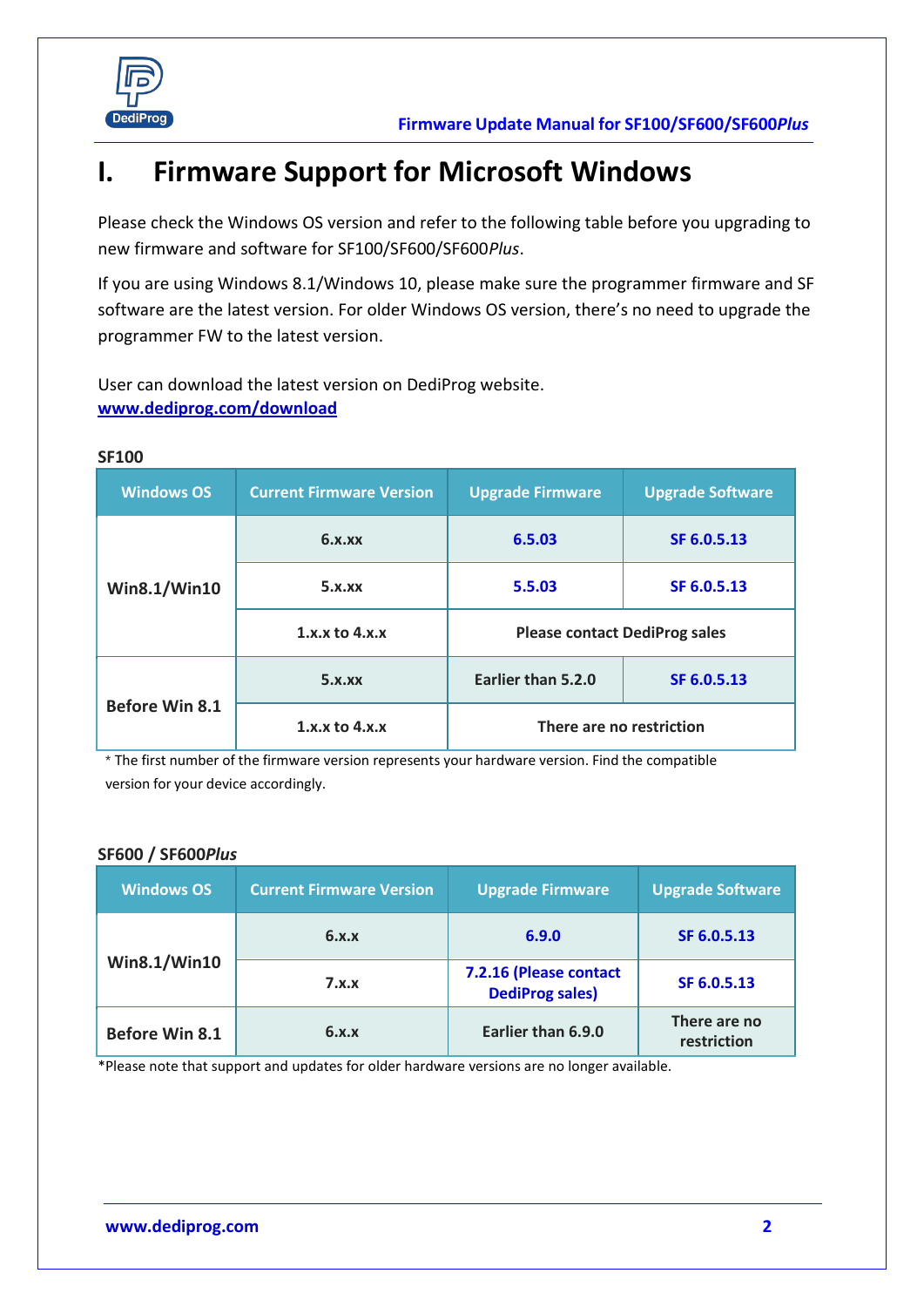

## **II. How to update firmware:**

1. Help $\rightarrow$  Firmware Manual Update(For Experts Only)



2. Choose .dpfw file and click "Open"

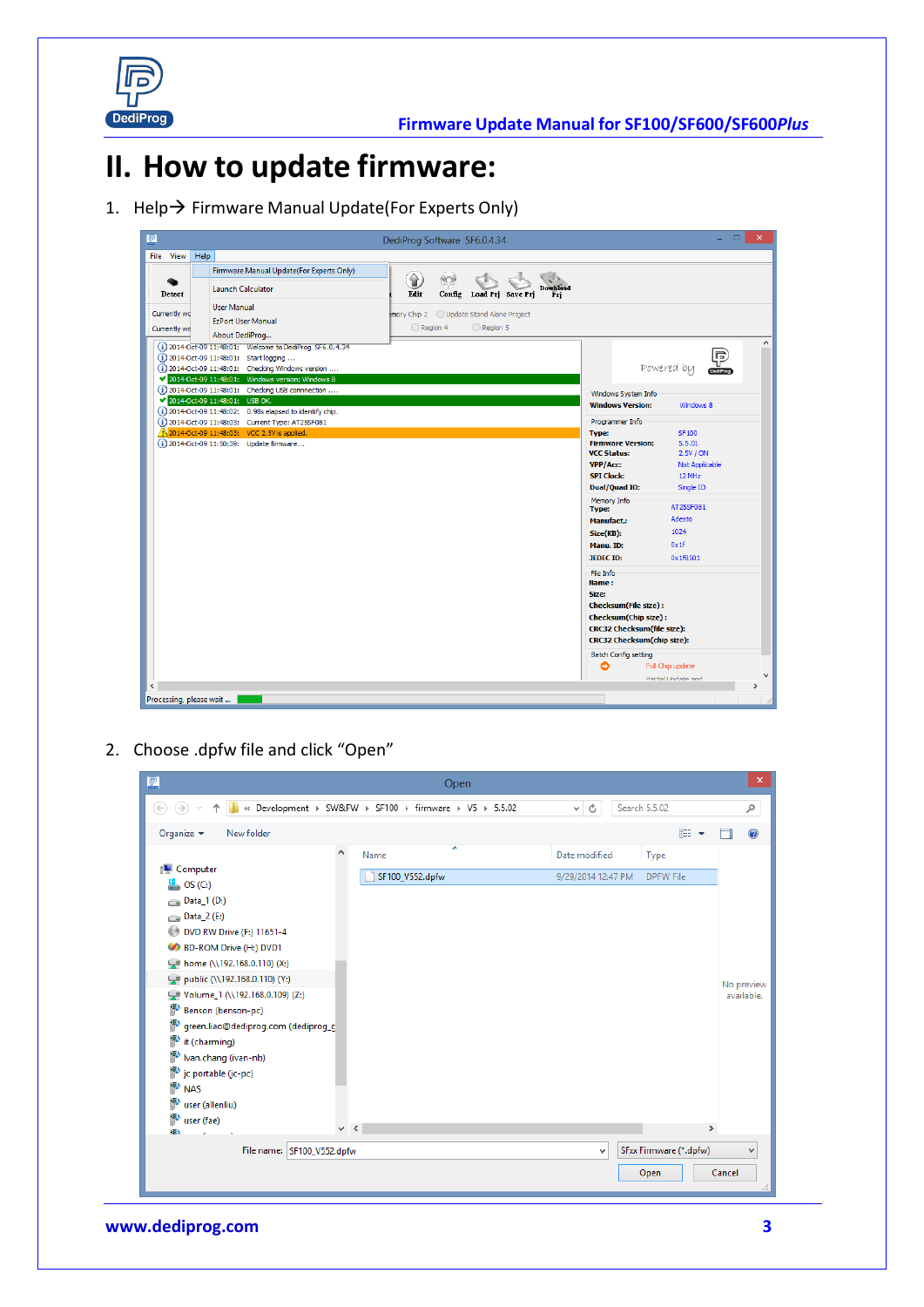

#### **Firmware Update Manual for SF100/SF600/SF600***Plus*

3. Click "Yes" to continue

| DediProg                                                                                                                                                                  |  |
|---------------------------------------------------------------------------------------------------------------------------------------------------------------------------|--|
| Please only use the firmware authorized by DediProg.<br>Updating the firmware with any random file will cause fatal error to the<br>programmer.<br>Click Yes to continue. |  |
| Yes<br>No                                                                                                                                                                 |  |

4. Click "Yes" to continue



5. Firmware starts updating.

| 000<br>$\mathcal{J}$<br>$\infty$<br>Download<br>Verify<br>File<br><b>Blank</b><br><b>Batch</b><br>Edit<br>Config Load Prj Save Prj<br>Detect<br>Erase<br>Prog<br>Pri<br>Currently working on:<br>● Application Memory Chip 1 ● Application Memory Chip 2 ● Update Stand Alone Project<br>Region 5<br>Region 2<br>Region 3<br>Region 4<br>Region 1<br>Currently working region:<br>P<br>(i) 2014-Oct-09 11:48:01: Start logging<br>Powered by<br>2014-Oct-09 11:48:01: Windows version: Windows 8<br>(i) 2014-Oct-09 11:48:01: Checking USB connnection<br>Windows System Info<br>2014-Oct-09 11:48:01: USB OK.<br><b>Windows Version:</b><br>Windows 8<br>(i) 2014-Oct-09 11:48:02: 0.98s elapsed to identify chip.<br>Programmer Info<br>2014-Oct-09 11:48:03: VCC 2.5V is applied.<br>SE100<br>Tyne:<br><b>Firmware Version:</b><br>5.5.02<br><b>VCC Status:</b><br>2.5V / ON<br>VPP/Acc:<br>Not Applicable<br><b>SPI Clock:</b><br>12 MHz<br><b>Dual/Ouad IO:</b><br>Single IO<br>Memory Info<br>AT25SF081<br><b>Type:</b><br>Adesto<br>Manufact.:<br>1024<br>Size(KB):<br>0x1f<br>Manu. ID:<br>JEDEC ID:<br>0x1f8501<br>File Info<br>Name:<br>Size:<br>Checksum(File size):<br><b>Checksum(Chip size):</b><br><b>CRC32 Checksum(file size):</b> | File View<br>Help |  |  |
|-----------------------------------------------------------------------------------------------------------------------------------------------------------------------------------------------------------------------------------------------------------------------------------------------------------------------------------------------------------------------------------------------------------------------------------------------------------------------------------------------------------------------------------------------------------------------------------------------------------------------------------------------------------------------------------------------------------------------------------------------------------------------------------------------------------------------------------------------------------------------------------------------------------------------------------------------------------------------------------------------------------------------------------------------------------------------------------------------------------------------------------------------------------------------------------------------------------------------------------------------------|-------------------|--|--|
|                                                                                                                                                                                                                                                                                                                                                                                                                                                                                                                                                                                                                                                                                                                                                                                                                                                                                                                                                                                                                                                                                                                                                                                                                                                     | $\bigcirc$        |  |  |
| (i) 2014-Oct-09 11:48:01: Welcome to DediProg SF6.0.4.34<br>(i) 2014-Oct-09 11:48:01: Checking Windows version<br>(i) 2014-Oct-09 11:48:03: Current Type: AT25SF081<br>(i) 2014-Oct-09 11:50:39: Update firmware                                                                                                                                                                                                                                                                                                                                                                                                                                                                                                                                                                                                                                                                                                                                                                                                                                                                                                                                                                                                                                    |                   |  |  |
|                                                                                                                                                                                                                                                                                                                                                                                                                                                                                                                                                                                                                                                                                                                                                                                                                                                                                                                                                                                                                                                                                                                                                                                                                                                     |                   |  |  |
|                                                                                                                                                                                                                                                                                                                                                                                                                                                                                                                                                                                                                                                                                                                                                                                                                                                                                                                                                                                                                                                                                                                                                                                                                                                     |                   |  |  |
|                                                                                                                                                                                                                                                                                                                                                                                                                                                                                                                                                                                                                                                                                                                                                                                                                                                                                                                                                                                                                                                                                                                                                                                                                                                     |                   |  |  |
|                                                                                                                                                                                                                                                                                                                                                                                                                                                                                                                                                                                                                                                                                                                                                                                                                                                                                                                                                                                                                                                                                                                                                                                                                                                     |                   |  |  |
|                                                                                                                                                                                                                                                                                                                                                                                                                                                                                                                                                                                                                                                                                                                                                                                                                                                                                                                                                                                                                                                                                                                                                                                                                                                     |                   |  |  |
|                                                                                                                                                                                                                                                                                                                                                                                                                                                                                                                                                                                                                                                                                                                                                                                                                                                                                                                                                                                                                                                                                                                                                                                                                                                     |                   |  |  |
|                                                                                                                                                                                                                                                                                                                                                                                                                                                                                                                                                                                                                                                                                                                                                                                                                                                                                                                                                                                                                                                                                                                                                                                                                                                     |                   |  |  |
|                                                                                                                                                                                                                                                                                                                                                                                                                                                                                                                                                                                                                                                                                                                                                                                                                                                                                                                                                                                                                                                                                                                                                                                                                                                     |                   |  |  |
|                                                                                                                                                                                                                                                                                                                                                                                                                                                                                                                                                                                                                                                                                                                                                                                                                                                                                                                                                                                                                                                                                                                                                                                                                                                     |                   |  |  |
|                                                                                                                                                                                                                                                                                                                                                                                                                                                                                                                                                                                                                                                                                                                                                                                                                                                                                                                                                                                                                                                                                                                                                                                                                                                     |                   |  |  |
|                                                                                                                                                                                                                                                                                                                                                                                                                                                                                                                                                                                                                                                                                                                                                                                                                                                                                                                                                                                                                                                                                                                                                                                                                                                     |                   |  |  |
|                                                                                                                                                                                                                                                                                                                                                                                                                                                                                                                                                                                                                                                                                                                                                                                                                                                                                                                                                                                                                                                                                                                                                                                                                                                     |                   |  |  |
|                                                                                                                                                                                                                                                                                                                                                                                                                                                                                                                                                                                                                                                                                                                                                                                                                                                                                                                                                                                                                                                                                                                                                                                                                                                     |                   |  |  |
|                                                                                                                                                                                                                                                                                                                                                                                                                                                                                                                                                                                                                                                                                                                                                                                                                                                                                                                                                                                                                                                                                                                                                                                                                                                     |                   |  |  |
|                                                                                                                                                                                                                                                                                                                                                                                                                                                                                                                                                                                                                                                                                                                                                                                                                                                                                                                                                                                                                                                                                                                                                                                                                                                     |                   |  |  |
|                                                                                                                                                                                                                                                                                                                                                                                                                                                                                                                                                                                                                                                                                                                                                                                                                                                                                                                                                                                                                                                                                                                                                                                                                                                     |                   |  |  |
|                                                                                                                                                                                                                                                                                                                                                                                                                                                                                                                                                                                                                                                                                                                                                                                                                                                                                                                                                                                                                                                                                                                                                                                                                                                     |                   |  |  |
| <b>CRC32 Checksum(chip size):</b>                                                                                                                                                                                                                                                                                                                                                                                                                                                                                                                                                                                                                                                                                                                                                                                                                                                                                                                                                                                                                                                                                                                                                                                                                   |                   |  |  |
| <b>Batch Config setting</b><br>Θ<br>Full Chip update<br>Partial Lindate and                                                                                                                                                                                                                                                                                                                                                                                                                                                                                                                                                                                                                                                                                                                                                                                                                                                                                                                                                                                                                                                                                                                                                                         |                   |  |  |

**[www.dediprog.com](http://www.dediprog.com/) 3**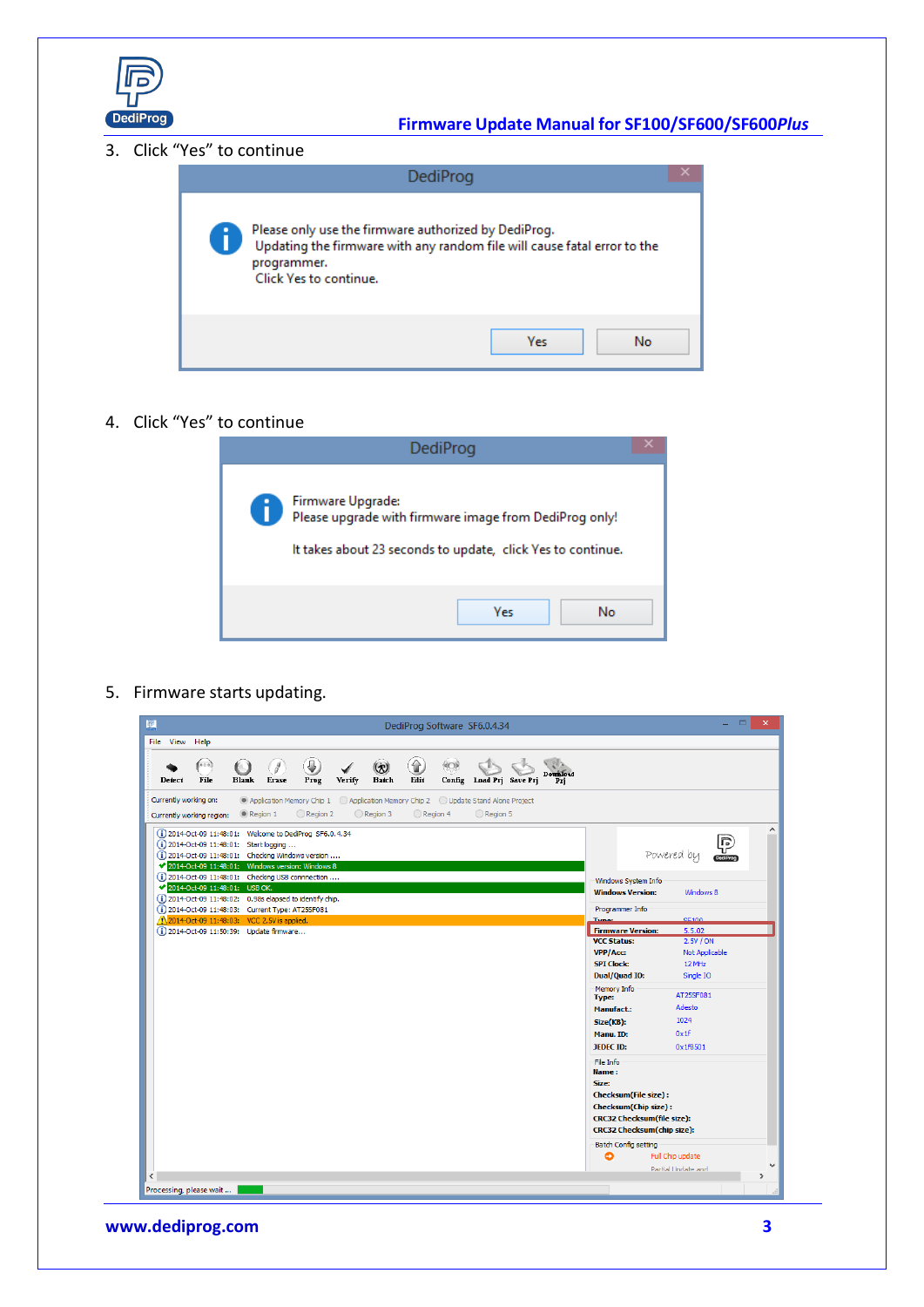

#### **Firmware Update Manual for SF100/SF600/SF600***Plus*

6. Click "OK" after firmware update then re-plug device.



7. Restart software and check firmware version is the latest.



#### **NOTE:**

The error message will show when the older hardware version of SF100 updated the new firmware version.

|                                           | (i) 2014-Oct-13 10:20:12: Welcome to DediProg SF6.0.4.34                            |
|-------------------------------------------|-------------------------------------------------------------------------------------|
| $(i)$ 2014-Oct-13 10:20:12: Start logging |                                                                                     |
|                                           | $(i)$ 2014-Oct-13 10:20:12: Checking Windows version                                |
|                                           | 2014-Oct-13 10:20:12: Windows version: Windows 8.1                                  |
|                                           | (i) 2014-Oct-13 10:20:12: Checking USB connnection                                  |
| 2014-Oct-13 10:20:12: USB OK.             |                                                                                     |
|                                           | $(i)$ 2014-Oct-13 10:20:14: 1.531s elapsed to identify chip.                        |
|                                           | 1.1 2014-Oct-13 10:20:14: Warning: device unrecognizable or not found.              |
|                                           | 1: 12014-Oct-13 10:22:04: Error: This firmware is only for SF100 hardware verion: 5 |
|                                           | $(i)$ 2014-Oct-13 10:22:04: Your programmer is SF100 hardware verion: 4             |
|                                           |                                                                                     |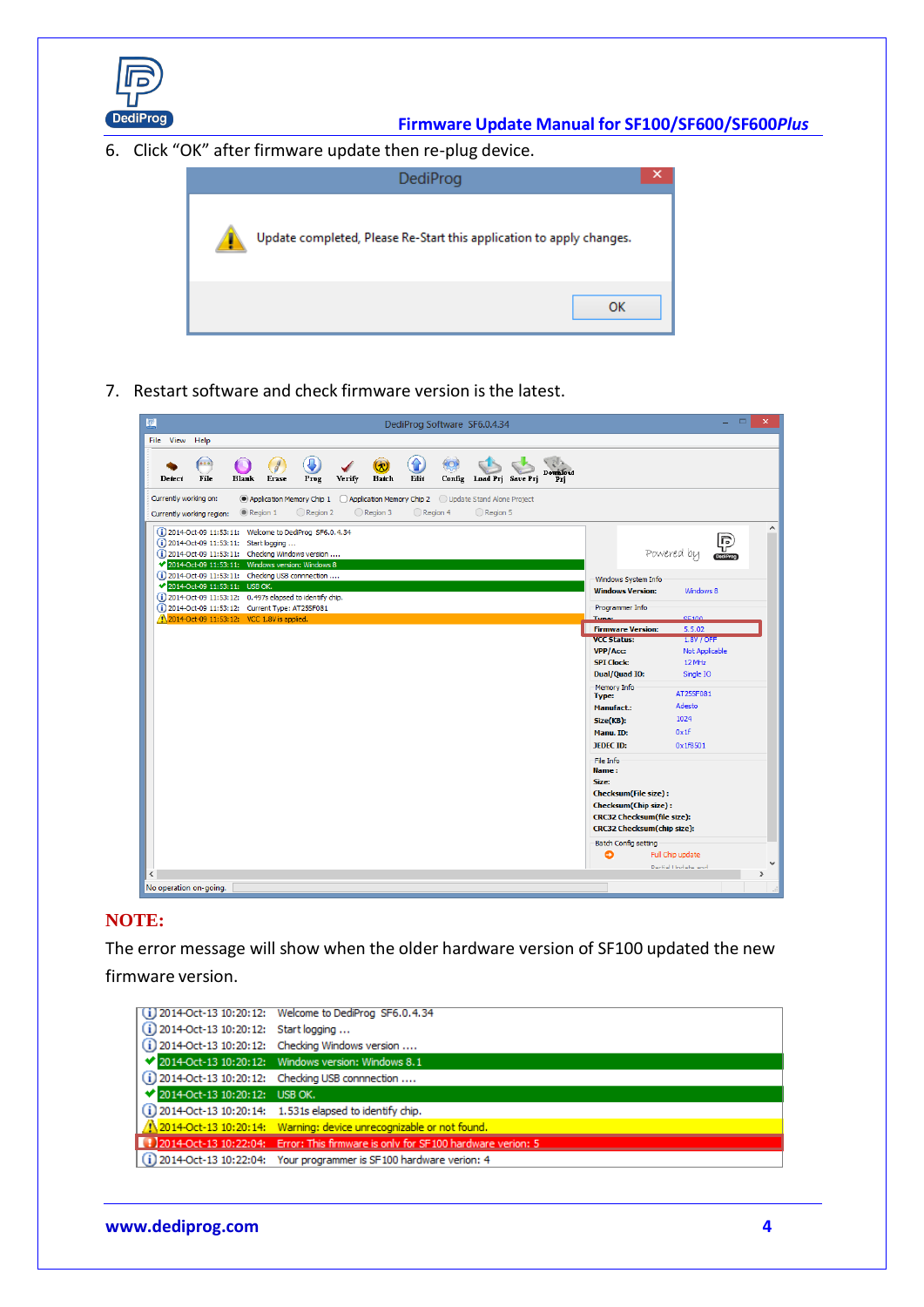

## **III.Revision History**

| Date       | Version | Changes                                        |
|------------|---------|------------------------------------------------|
| 10/15/2014 | 1.0     | Initial English version release                |
| 01/21/2016 | 2.0     | Adding "Firmware Support for Microsoft Windows |
| 07/12/2016 | 2.1     | Change SF600 v7 version and software version   |
| 10/14/2016 | 2.2     | Change the software version                    |

## **DediProg Technology Co., Ltd**

- **- Taiwan Headquarter TEL: 886-2-2790-7932** FAX: 886-2-2790-7916 4F., No.7, Ln. 143, Xinming Rd., Neihu Dist., Taipei City 114, Taiwan
- **- Shanghai Office TEL: 86-21-5160-0157 FAX: 86-21-6126-3530** Room 503, Block E, No.1618, Yishan Road, Shanghai, China
- **U.S. Office TEL: +1 480-775-5139** 2266 South Dobson Road, Suite 200, Mesa, AZ, 85202, USA

Technical Support:**[support@dediprog.com](mailto:support@dediprog.com)** Sales Support:**[sales@dediprog.com](mailto:sales@dediprog.com) [www.DediProg.com](http://www.dediprog.com/)**

Information furnished is believed to be accurate and reliable. However, DediProg assumes no responsibility for the consequences of use of such information or for any infringement of patents or other rights of third parties which may result from its use. Specifications mentioned in this publication are subject to change without notice.

This publication supersedes and replaces all information previously supplied.

#### **[www.dediprog.com](http://www.dediprog.com/) 5**